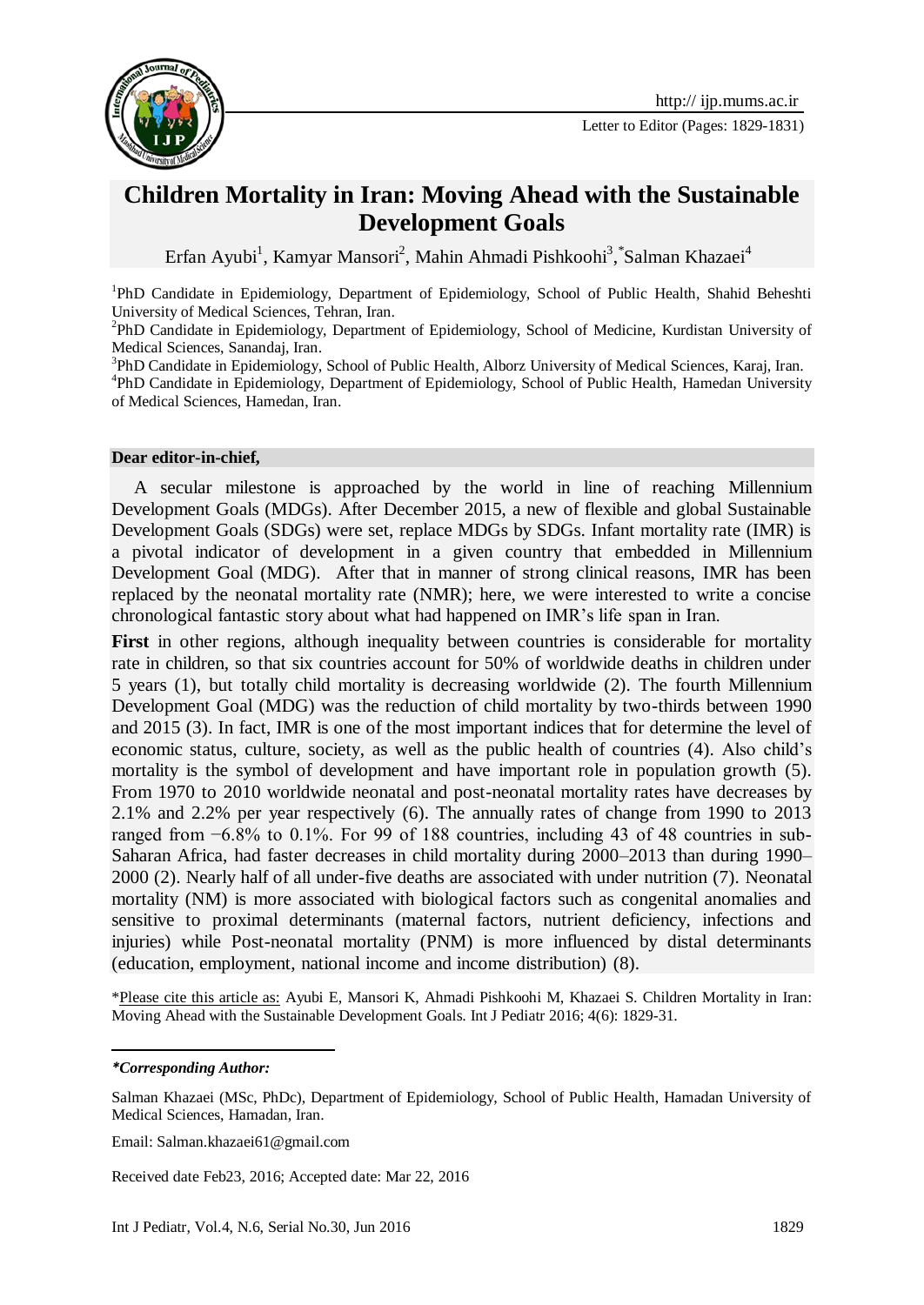Results of a study showed that Total fertility rate (TFR), GDP per capita (current US\$), public health expenditure as % of total health expenditure were identified as the main factors affecting on infant mortality in Petroleum Exporting Countries (OPEC) over the ten years (2004-2013) [\(9\)](#page-2-8). Because of heterogeneity in determinants the 1 to 50 months mortality should be analyzed in two age groups including post neonatal deaths (1-11 months) and childhood deaths (1–4 years) [\(3\)](#page-2-2). Second in Iran, trend of child mortality and IMR statistics are presented in (**Table.1**) and illustrated in (**Figure.1**). Iran has made notable progress towards reaching the MDGs by child mortality rate from 57.5 to 15.5. The Average Annual Percent Change (AAPC) for IMR and child mortality showed that they have a decreasing trend so that are reached to -5 and -5.4 in 2015 respectively (**Table.1**).

**Conclusion**: Looking ahead, the good experience in child mortality and IMR reflects concerns that Iran will have to confront in the post-2015 period to achieve a Better, more inclusive and sustainable rates in neonatal mortality rate and even other SDGs.

*Key Words*: Child Mortality, Iran, Sustainable Development Goals, Trend.

**Table 1**: Number and local of change points, Annual Percent Change (APC) and Average Annual Percent Change (AAPC) for Infant mortality rate in Iran from 1971-2015

| Index                 | Number of change points (Year) | Years | <b>APC</b>                               | AAPC   | P-Value |
|-----------------------|--------------------------------|-------|------------------------------------------|--------|---------|
| Infant mortality rate | 2<br>(1989, 1997)              |       | $1971 - 1989 - 5.6^{\circ}$ (-5.7, -5.5) | $-5.1$ |         |
|                       |                                |       | $1989-1997 -4.1^{\circ}$ $(-4.7,-3.5)$   | $-5.3$ | < 0.05  |
|                       |                                |       | $1997 - 2015 - 5.1^( -5.2, -5.0)$        | $-5$   |         |
| Child mortality rate  | 2<br>(1976, 1985)              |       | $1971-1976$ $-4.8^{\circ}$ $(-5.8,-5.3)$ | $-5.6$ |         |
|                       |                                |       | $1976-1985 -6.9^{\circ}$ (-7.4,-6.4)     | $-5.7$ | <0.05   |
|                       |                                |       | $1985 - 2015 - 5.3 \times (-5.4, -5.2)$  | $-5.4$ |         |



Infant mortality